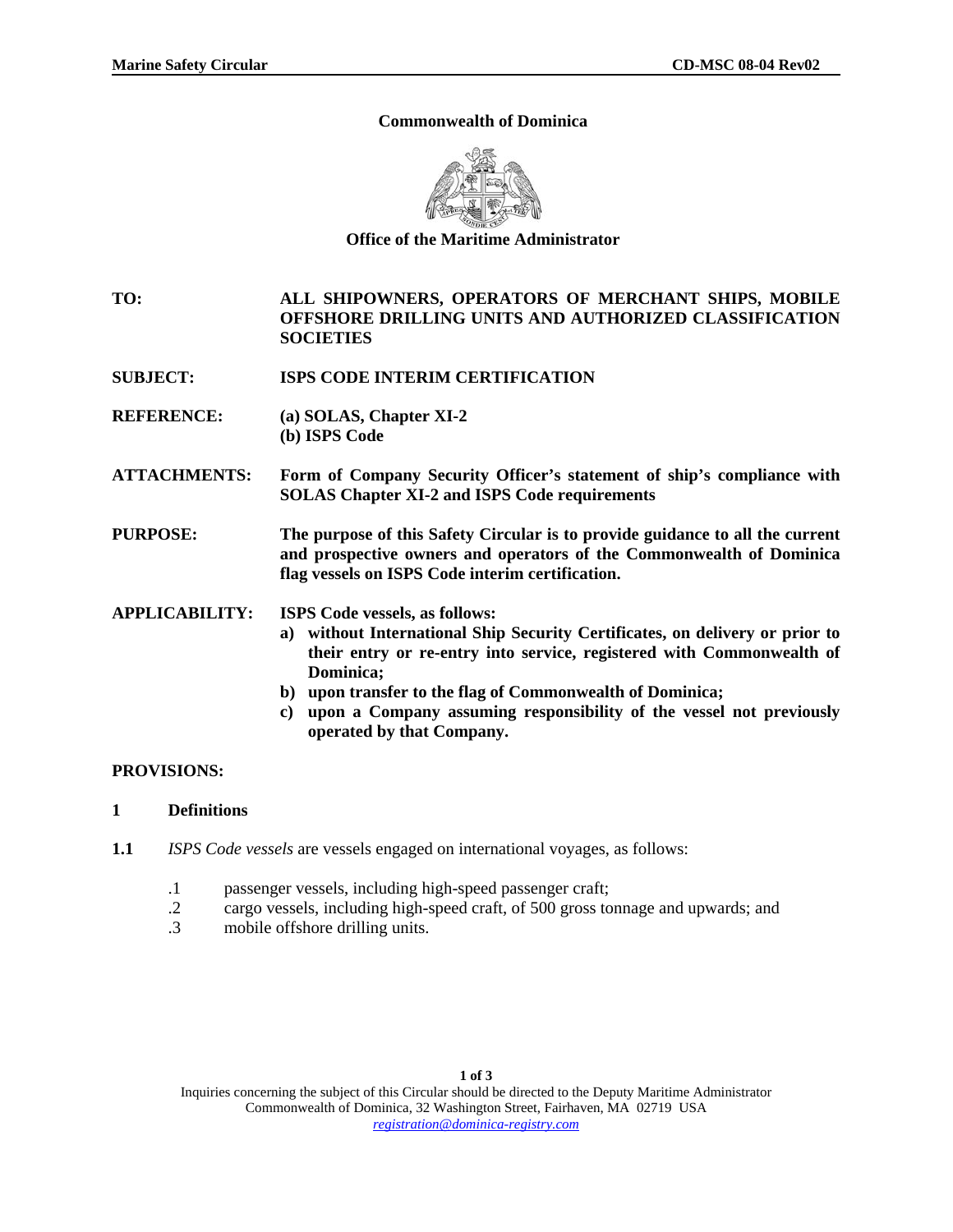### **2 Interim certification**

- 2.1 Until the International Ship Security Certificate is issued for the ISPS Code vessels, an Interim International Ship Security Certificate can be issued for the purposes specified in applicability section above.
- **2.2** An Interim International Ship Security Certificate shall only be issued by Commonwealth of Dominica Deputy Maritime Administrator upon receiving a Ship Security Plan for the vessel and a Company Security Officer's statement of vessel's compliance with SOLAS Chapter XI-2 and ISPS Code requirements.
- **2.3** The form of the statement referred to in section 2.2 is attached in Annex to this Safety Circular.
- **2.4** The documents referred to in section 2.2, together with an application for interim certification should be sent to the Office of Deputy Maritime Administrator Commonwealth of Dominica, 32 Washington Street, Fairhaven, MA 02719, USA.
- **2.5** For record-keeping purposes the Plans should be also sent in an electronic format to the following address: [registration@dominica-registry.com](mailto:registration@dominica-registry.com)
- **2.6** An Interim International Ship Security Certificate shall be valid for 2 months, or until the fullterm International Ship Security Certificate is issued, whichever comes first, and may not be extended above the period exceeding 6 months from the initial date of issue.
- **2.7** A full-term International Ship Security Certificate shall be issued for the vessel in accordance with the procedure specified in Safety Circular no. CD-MSC 05-04.
- **3 Fees**
- **3.1** The fee for review and approval of Ship Security Plan by the Office of the Deputy Maritime Administrator is USD \$1000.00. The fee is payable upfront. The receipt of payment should be sent along with the Plan. In addition, there is a USD \$500.00 fee to issue an Interim International Ship Security Certificate and subsequently an extended International Ship Security Certificate. Fees and charges by class societies for their verification surveys on behalf of the Office of the Deputy Maritime Administrator are set by the class societies.

- end -

Annex: CDVR–2024 *Form of Company Security Officer's statement of ship's compliance with SOLAS Chapter XI-2 and ISPS Code requirements*